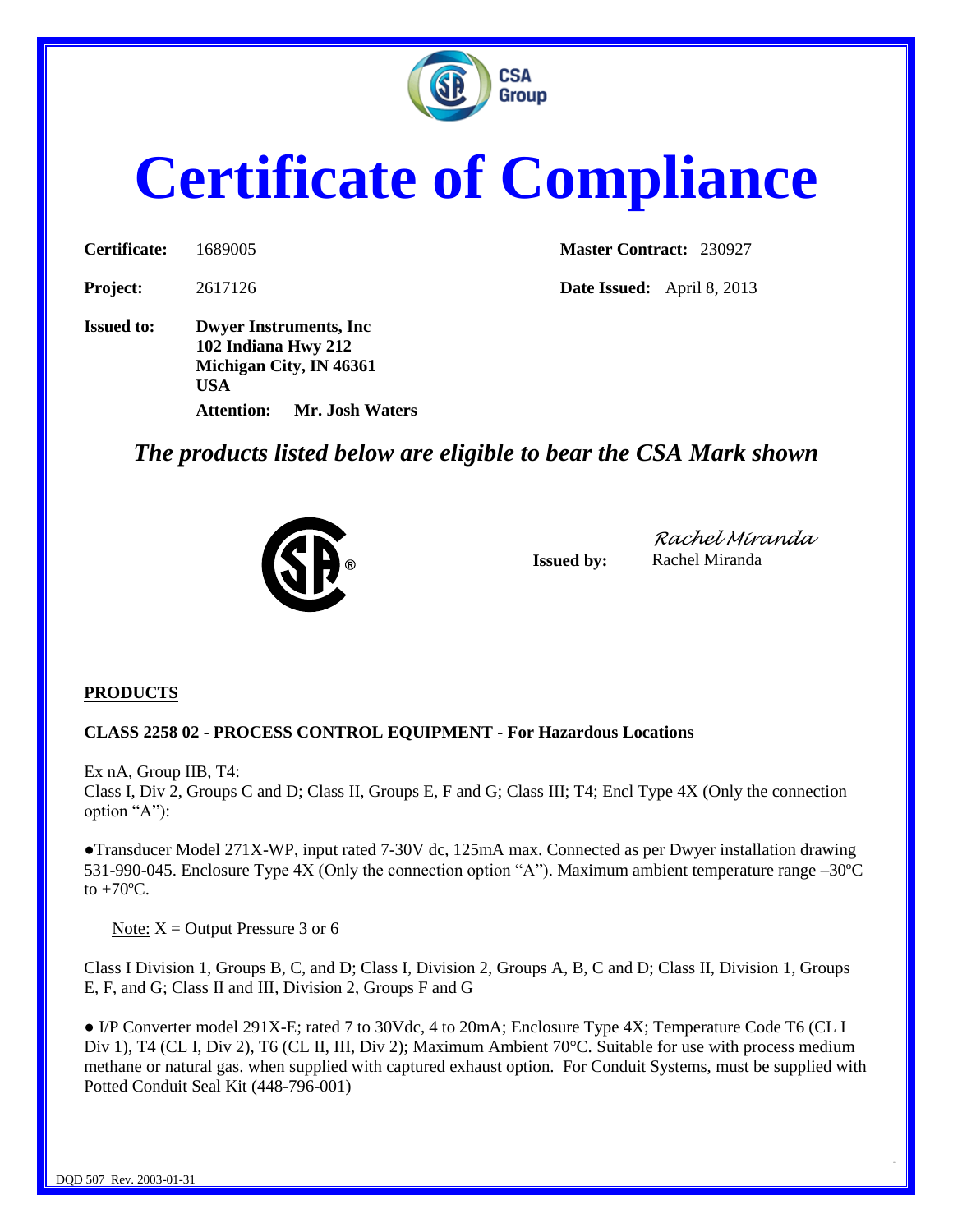

Page 2

| Certificate: 1689005 |         | <b>Master Contract: 230927</b> |
|----------------------|---------|--------------------------------|
| <b>Project:</b>      | 2617126 | <b>Date:</b> April 8, 2013     |

Class I, Division 2, Groups A, B, C and D; Class II, Division 2, Groups F, and G; Class III.

● I/P Converter model 281X-WP; rated 7 to 30Vdc, 4 to 20mA; Temperature Code T4; Maximum Ambient 70°C.

#### **CLASS 2258 04 - PROCESS CONTROL EQUIPMENT - Intrinsically Safe Entity - For Hazardous Locations**

Ex ia IIB, T4; Encl Type 4X (Only the connection option "A"):

•Transducer Model 271X-WP, intrinsically safe, with entity parameters: Ui=  $30\text{Vdc}$ , Ii=125mA, Pi=0W, Ci=0µF, Li-0mH; when connected as per Dwyer installation drawing 531-990-045; Enclosure Type 4X (Only the connection option "A"). Maximum ambient temperature range  $-30^{\circ}$ C to  $+70^{\circ}$ C.

Note  $X =$  Output Pressure 3 or 6

Ex ia IIB (Class I, Zone 0, Group IIB)

• I/P Converter model  $281X$ -WP; Temperature Code T4; Maximum Ambient  $70^{\circ}$ C; Enclosure Type 4X; Intrinsically Safe with the following entity Parameters when installed as per drawing 531-990-044; Ui = 30 V, Ii = 125 mA,  $Pi = 0.70$  W,  $Ci = 0 \mu$ F,  $Li = 0$  mH

• I/P Converter model 291X-E; Temperature Code T4; Maximum Ambient 70 $^{\circ}$ C; Enclosure Type 4X; Intrinsically Safe with the following entity Parameters when installed as per drawing 531-990-046 Ui = 30 V, Ii = 125 mA,  $Pi = 0.70$  W,  $Ci = 0 \mu F$ ,  $Li = 0$  mH. Suitable for use with process medium methane or natural gas when supplied with captured exhaust option. For Conduit Systems, must be supplied with Potted Conduit Seal Kit (448-796-001).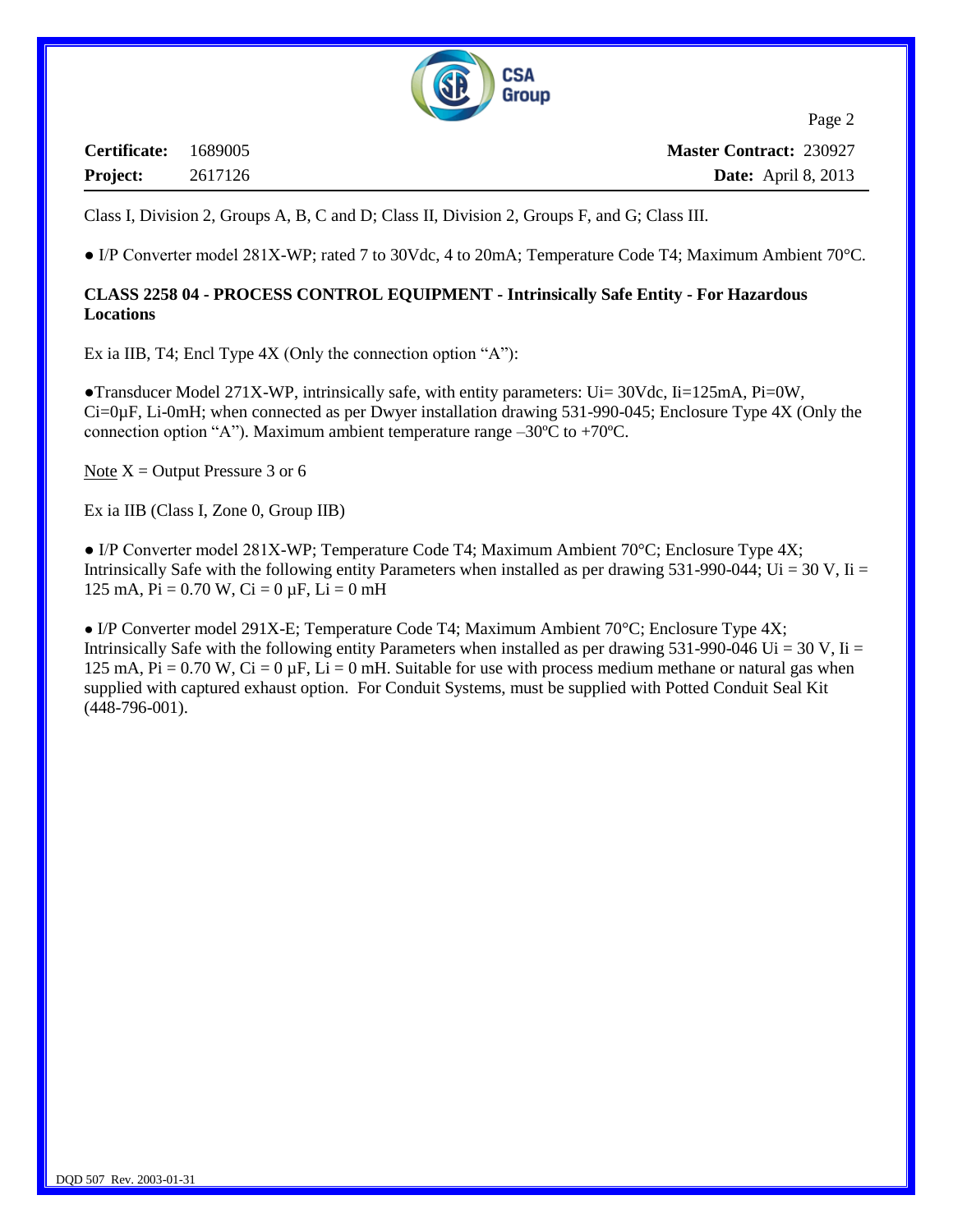

**Certificate:** 1689005 **Project:** 2617126 **Master Contract:** 230927 **Date:** April 8, 2013

Page 3

# **APPLICABLE REQUIREMENTS**

|               | CSA Standard C22.2 No 0-M1991- General Requirements - Canadian Electrical Code Part II.                   |
|---------------|-----------------------------------------------------------------------------------------------------------|
|               | 0.4-M1982 - Bonding and Grounding of Electrical Equipment (Protective Grounding).                         |
|               | 0.5-M1982 - Threaded Conduit Entries                                                                      |
|               | 25-M1966 - Enclosures for Use in Class II Groups E, F and G Hazardous Locations.                          |
|               | 30-M1986 - Explosion-proof Enclosures for Use in Class I Hazardous Locations.                             |
|               | 94-M1991 - Special Purpose Enclosures.                                                                    |
|               | 142-M1987 - Process Control Equipment                                                                     |
|               | 157-M1992 - Intrinsically Safe and Non-Incendive Equipment for Use in Hazardous                           |
|               | Locations.                                                                                                |
|               | 213-M1992 - Non-Incendive Electrical Equipment for Use in Hazardous Locations.                            |
|               | 1010.1-92 - Safety Requirements for Electrical Equipment for Measurement, Control,<br>and Laboratory Use. |
| HazLoc 031120 | - List of Technical Requirements - Cable and Conduit Seals for Prevention<br>of Gas Migration             |
|               | E60079-0:02 - Electrical Apparatus for Explosive Gas Atmospheres Part 0: General<br>requirements          |
|               | E60079-11:02 - Electrical Apparatus for Explosive Gas Atmospheres Part 11: Intrinsic<br>Safety "I"        |
|               | E60079-15:02 - Electrical Apparatus for Explosive Gas Atmospheres Part 15: Type of<br>protection "n"      |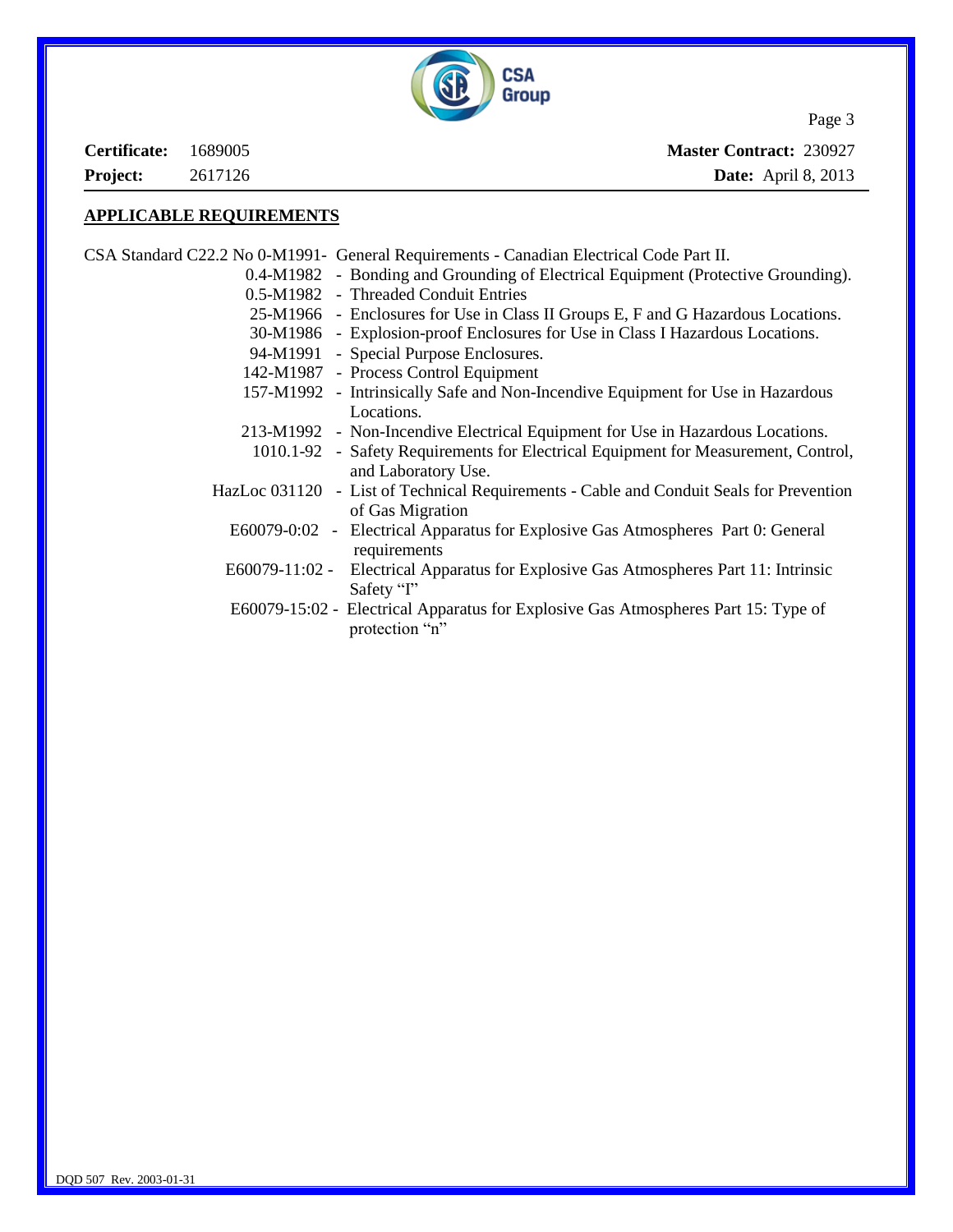

**Certificate:** 1689005 **Project:** 2617126

Page 4 **Master Contract:** 230927

**Date:** April 8, 2013

#### **MARKINGS**

#### **281X-WP**

- Manufacturer's name and manufacturing location.
- Type number and date code
- Hazardous Location Ratings
- Maximum input and output ratings (Entity Parameters if applicable)
- Maximum ambient temperature
- Temperature Code Rating
- Control Drawing Reference
- The CSA mark

#### **291X-E**

- Manufacturer's name and manufacturing location.
- Type number and date code
- Hazardous Location Ratings
- Maximum input and output ratings (Entity Parameters if applicable)
- Maximum ambient temperature
- Temperature Code Rating
- Control Drawing Reference
- The CSA Mark

#### **271X-WP**

- Company Name
- Model Number
- Serial Number
- CSA Monogram and Certification reference 2003-136050X
- Hazardous Location designation
- Temperature Code Rating
- Special purpose enclosure designation, "Type 4X"
- They symbol "Ex ia" or "Ex nA"
- Max ambient temperature range
- Reference to Installation Instruction re Intrinsic Safety
- Warning re disconnection of equipment in hazardous locations: "WARNING EXPLOSION HAZARD DO NOT DISCONNECT EQUIPMENT UNLESS POWER HAS BEEN SWITCHED OFF OR THE AREA IS KNOW TO BE NON-HAZARDOUS"
- Warning re substitution of components: "WARNING EXPLOSION HAZARD SUBSTITUION OF COMPONENTS MAY IMPAIR SUITABILITY FOR CLASS I, DIVISION 2"